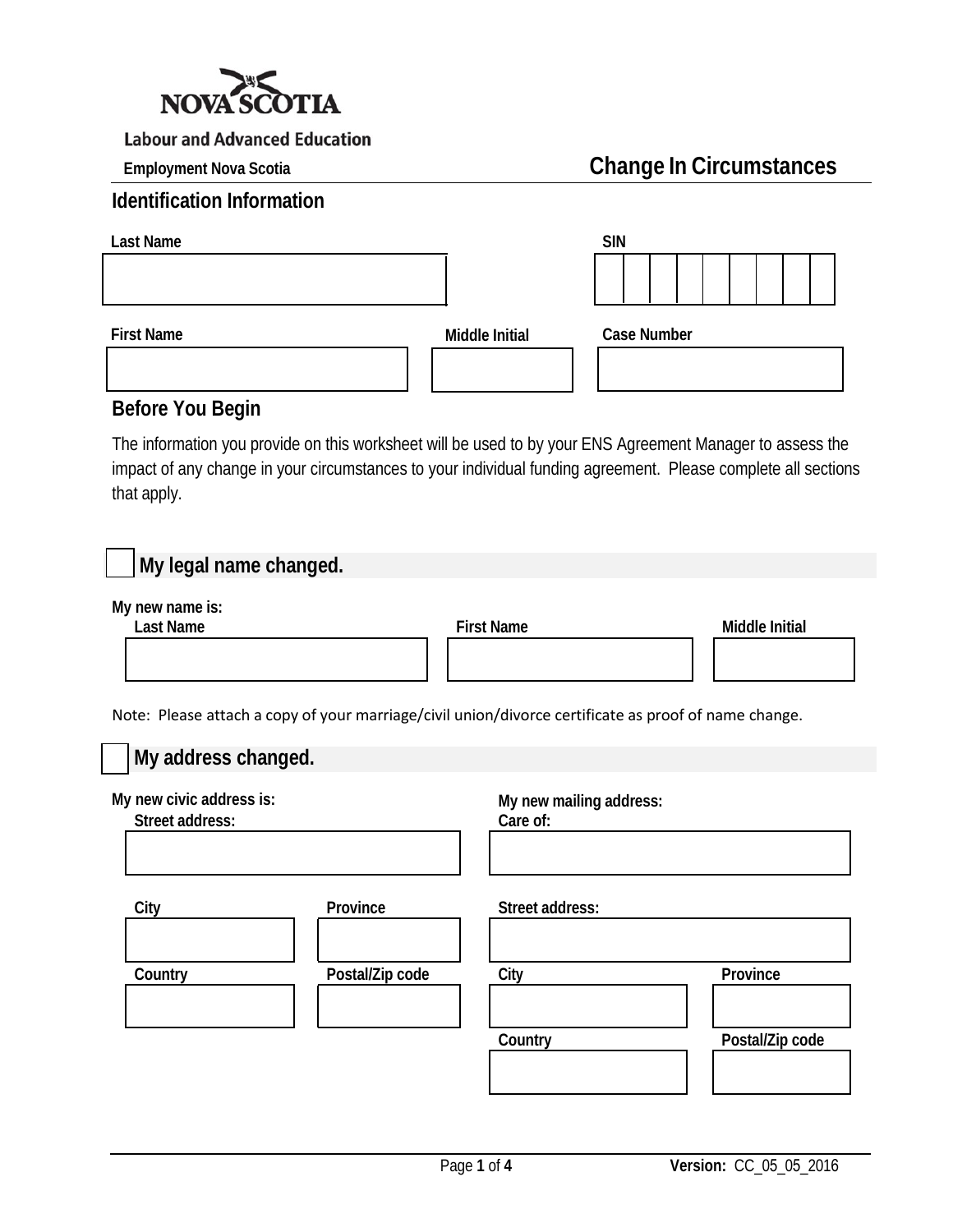

# **Employment Nova Scotia Change In Circumstances**

### **My contact information has changed.**

**Home Phone Cellular Phone Email Address**

## **My family size/income has changed.**

Use the Family Size and Financial Statement form to report changes to:

- Family size (e.g. new/loss of spouse, new/loss of dependant, change in dependant status)
- Family income (e.g. increase/decrease in family income, increase/decrease in dependent care costs, increase/decrease in transportation costs)
- Training costs (e.g. increase/decrease in program costs)
- Part time employment for change in employment hours (employment hrs. cannot exceed 20 hrs. and must not interfere with course work during the school year)

Note: Attach the completed form and any documentation required to support the change.

| My Employment Insurance (EI) status has changed.                                                                                                                                                                           |                             |                                |                          |  |
|----------------------------------------------------------------------------------------------------------------------------------------------------------------------------------------------------------------------------|-----------------------------|--------------------------------|--------------------------|--|
| <b>BPC</b><br><b>El Status</b><br>Claim Type<br>* BCP = Benefit Period Commencement                                                                                                                                        | <b>Expected End</b><br>Date | Eligibility<br><b>End Date</b> | <b>Benefit</b><br>Amount |  |
| My school/course/program dates have changed.                                                                                                                                                                               |                             |                                |                          |  |
| <b>New Start Date</b><br>New End Date                                                                                                                                                                                      |                             |                                |                          |  |
| Note: Please attach a copy of the official communication from the school/employer concerning the                                                                                                                           |                             |                                |                          |  |
| school/course/program date changes.                                                                                                                                                                                        |                             |                                |                          |  |
| My status, in the program/school, has changed.                                                                                                                                                                             |                             |                                |                          |  |
| <b>Effective</b><br>I will be attending<br>full-time<br>part-time<br># hrs/week<br>Note: Please attach a copy of the official communication from the school/employer concerning the<br>school/course/program date changes. |                             |                                |                          |  |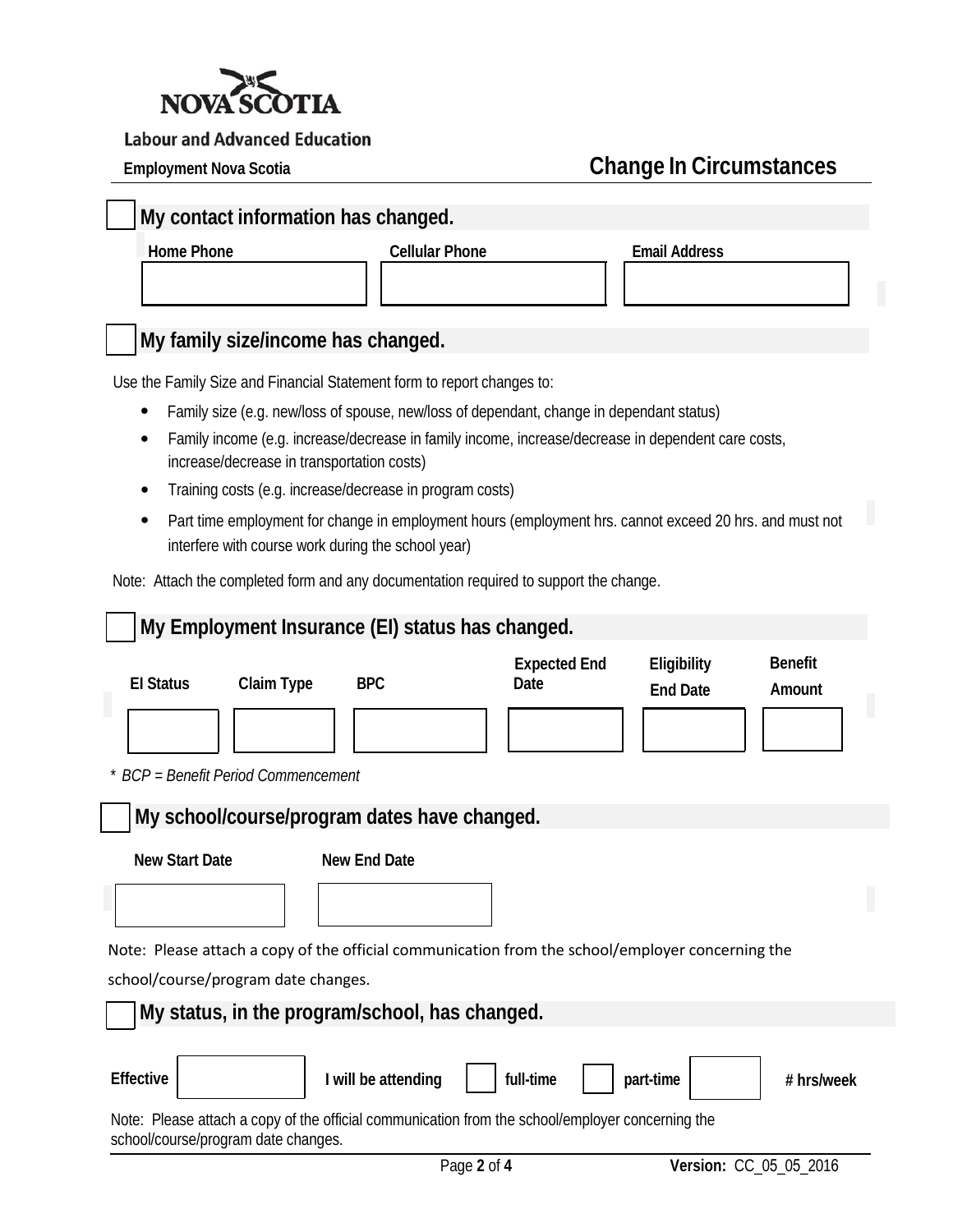

# **Employment Nova Scotia Change In Circumstances**

| The new civic address is:<br>Street address: |                                                                                                                                                    | The new mailing address is:<br>Street address/PO Box: |                                     |
|----------------------------------------------|----------------------------------------------------------------------------------------------------------------------------------------------------|-------------------------------------------------------|-------------------------------------|
| City                                         | Province                                                                                                                                           | City                                                  | Province                            |
| Country                                      | Postal/Zip code                                                                                                                                    | Country                                               | Postal/Zip code                     |
|                                              | Note: Please attach a copy of an official document displaying new civic/mailing address for the school/program.<br>My school/program is on strike. |                                                       | My school/program strike has ended. |
| <b>Strike Start Date</b>                     |                                                                                                                                                    | <b>Strike End Date</b>                                |                                     |
|                                              | My attendance in school/program has changed.                                                                                                       |                                                       |                                     |
| <b>Effective Date</b>                        |                                                                                                                                                    | <b>Return Date</b>                                    |                                     |
| Please explain:                              |                                                                                                                                                    |                                                       |                                     |
|                                              |                                                                                                                                                    |                                                       |                                     |
|                                              |                                                                                                                                                    |                                                       |                                     |
|                                              |                                                                                                                                                    |                                                       |                                     |
|                                              |                                                                                                                                                    |                                                       |                                     |

Note: You may be required to provide formal documentation to support this reported absence.